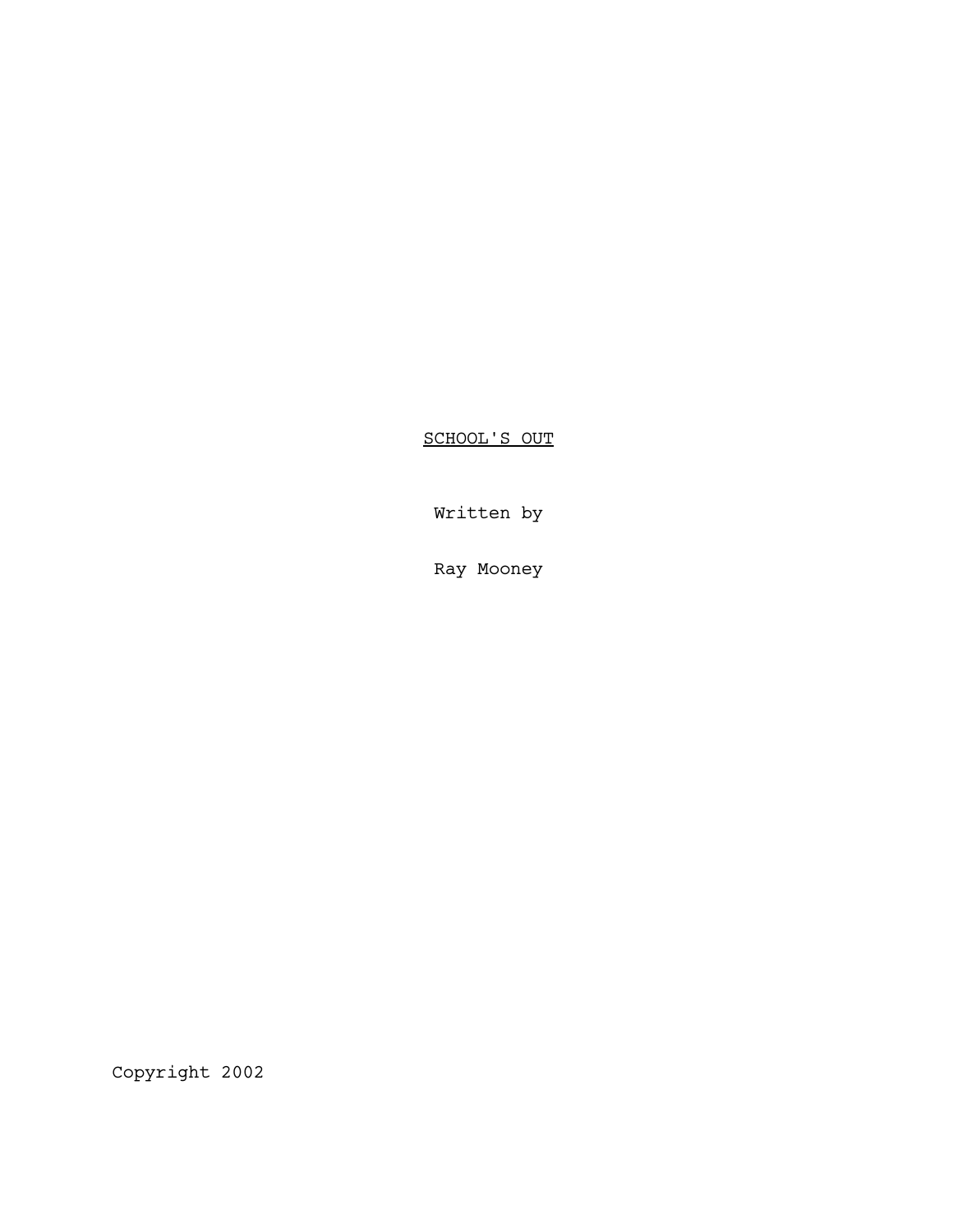GIRL: TEENAGER

MAN/COP: ADULT

A GIRL enters what could be an abandoned warehouse. A darkened window reveals little. She carries a handbag and Diskman playing techno music. She drinks from a bottle of water as she puts the handbag and Diskman on an old bench. She checks her watch then dances techno-style to the music.

A MAN wearing a t-shirt cautiously enters, unnoticed by the Girl. He checks his watch then surveys the area before moving behind her. He watches her dance then slowly picks up her rhythm.

Sensing his presence she turns. Startled, she stops, but he continues dancing and grins. As she backs to the table he follows, dancing between her and the table thus preventing her taking her bag and Diskman.

He indicates for her to dance with him but she stands motionless so he grabs her bag. Reluctantly she dances. He returns the bag to the bench. He ups the tempo. She responds and soon they're dancing competitively. But she is superior so he attempts to gain the upper hand by seductively caressing her. Offended, she moves to grab her bag but he snatches it and erupts into rapid-fire dance movements. Angrily she stops the music.

HE

Hey!

She turns.

HE I haven't finished.

SHE Who are you?

He sneers, dancing around her.

HE Who're you?

She reacts to a noise outside. He immediately checks the window. A school bell rings. He howls like a wolf. He removes a CD from his pocket and changes disks in the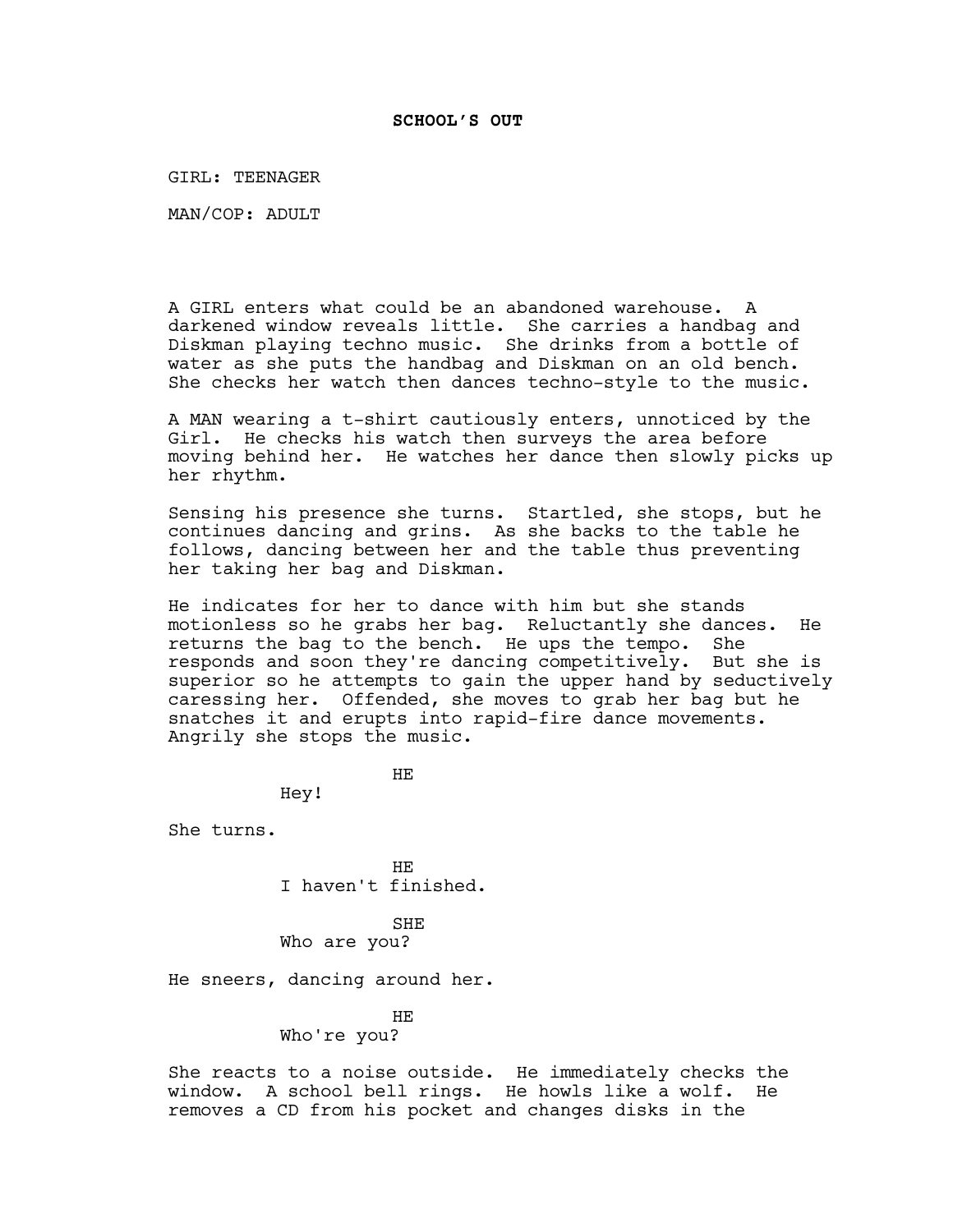Diskman. It's heavy metal. He bends forward at the waist, arms swaying backwards and forwards with simultaneous elbow jolts, head up and spins to the music - a cross between cherry picking and Thai boxing.

> HE Where I come from...

> > SHE

What?

He ignores her, continues slamming. She turns the music down. He turns to her aggressively.

> SHE I asked you a question!

HE Shouldn't you be in school?

SHE Shouldn't you?

HE Where I come from it's one...two...three...

He spins furiously slashing his elbows back, one, two, three, then kicks at her. An ambulance can be heard. She quickly backs.

> HE Pretty soon you're all by yourself.

He motions for her to dance with him but she shakes her head.

HE Pays to get the blood drained from the elbows. Psssssssssss.

He shows her his elbows but she's not interested.

SHE Yeah, well you're not coming here for a party, are yer?

He jumps on the bench and gives three quick kicks.

HE (yelling) Dance, don't fight! (quietly) Working with Clint convinced me I should exercise more.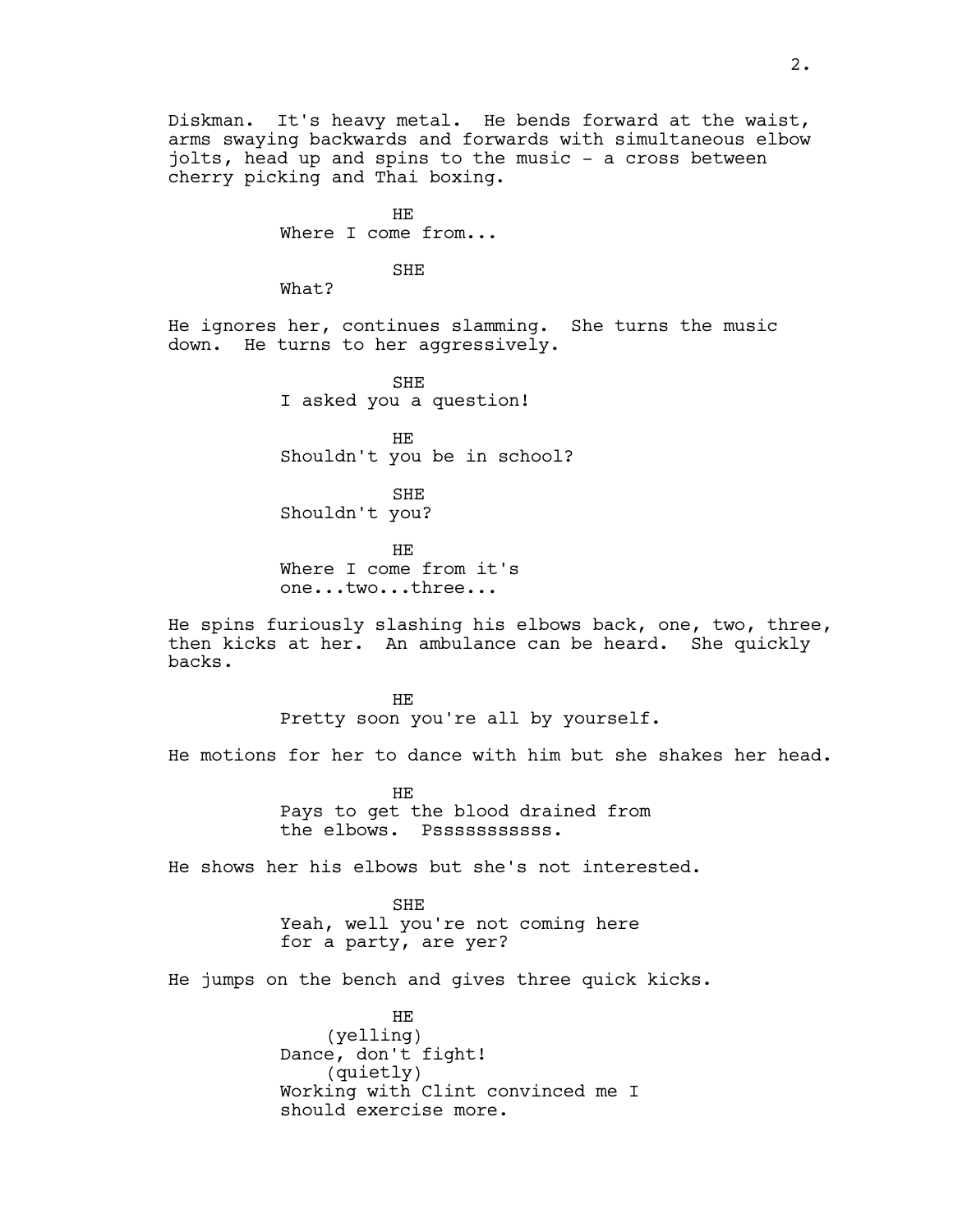He jumps, landing in front of her and continues shanking.

HE To have someone down, and know you're not going to get hurt yourself....Something like that can really change your life.

She backs. He follows, still shanking.

SHE I don't trust anyone who smiles.

HE The desk sergeant says, 'Any identifying marks....punk?'

He pulls a knife, flicks it open. Panic stricken she dashes for the door but he gets between her and the door. He indicates for her to dance. She slowly moves to the music but not shanking. She closes her eyes then lets herself go, techno-style.

> HE So I take a knife, see. 'Yeah.' I says...

He shoves the knife up his t-shirt and slashes himself across the chest.

> HE ...a scar.

Terrified, she freezes, but laughs to cover her fear. He moves behind her, putting his chin in the crook of her neck. She moves away, turns to face him.

> SHE (to herself) Jesus stood at my bedside and ordered the fever to leave me. When the fever left I got up at once and began to wait on them.

She dances.

HE We got this moron, see, with a black belt in hypochondria. 'How old are yer, Runt?' (feigning fear) 'Ah, ah, ah, ah....' Ha, ha, ha...Here.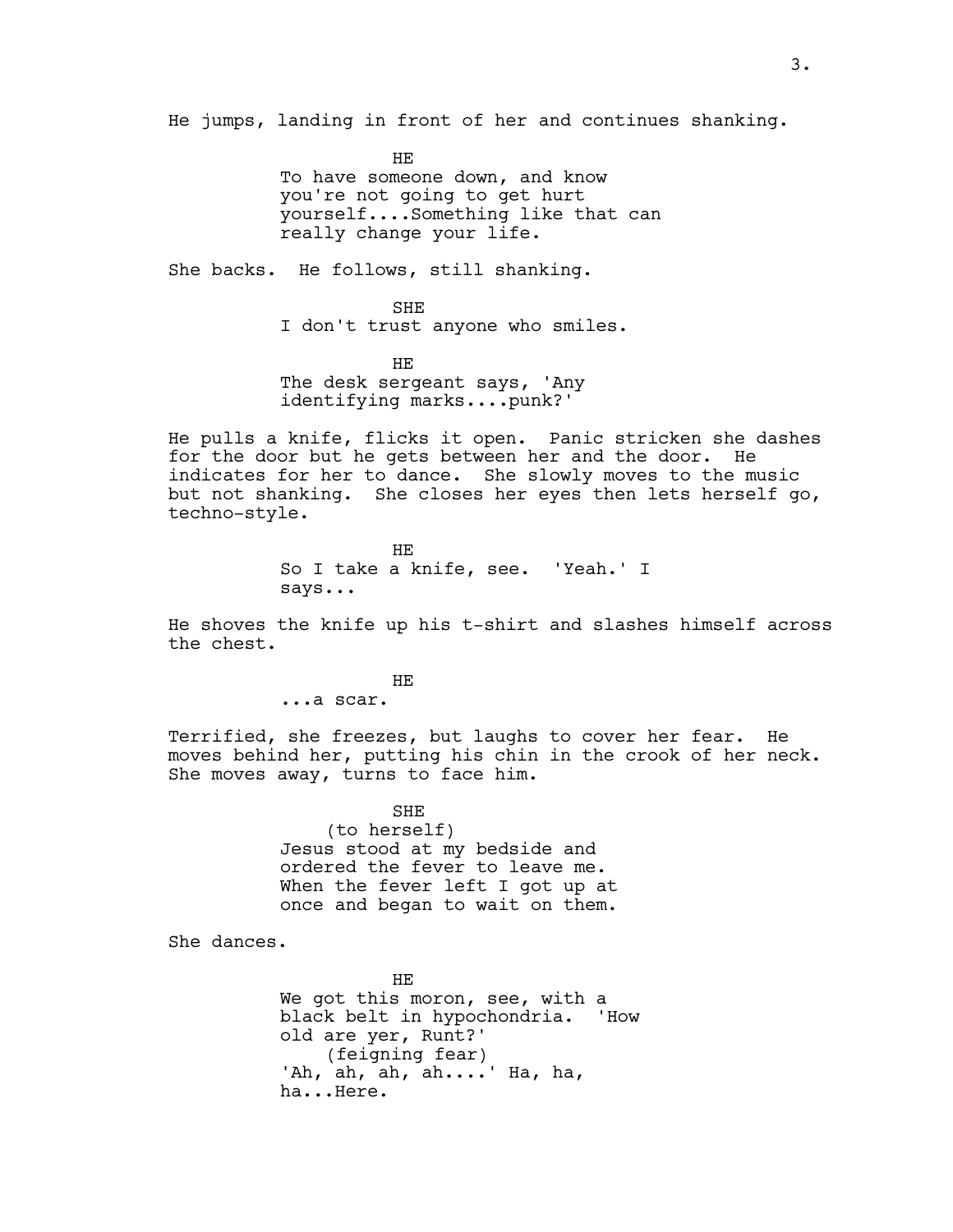HE Grow yerself a swastika.

He threateningly moves on her. She indicates she's about to cut into her arm.

> HE Hey, the forehead, Runt. The forehead.

Suddenly she kicks at him, karate style, but he ducks under her leg. She holds the knife menacingly.

> SHE She kicked a gun outa a teacher's hand once with her bare foot.

> > HE

Yeah?

SHE The creep was a loser.

HE Yeah well, you need that type of input, you know, for the change.

SHE

The what?

HE You know, the change. Back in the rear with the beer and the gear.

SHE

As if.

She points the knife at his face.

SHE Get in the corner.

HE Take it easy, Sister.

He backs to a corner.

## SHE

Face the wall!

He faces the wall. She slowly runs the knife down his back, stops at his bum.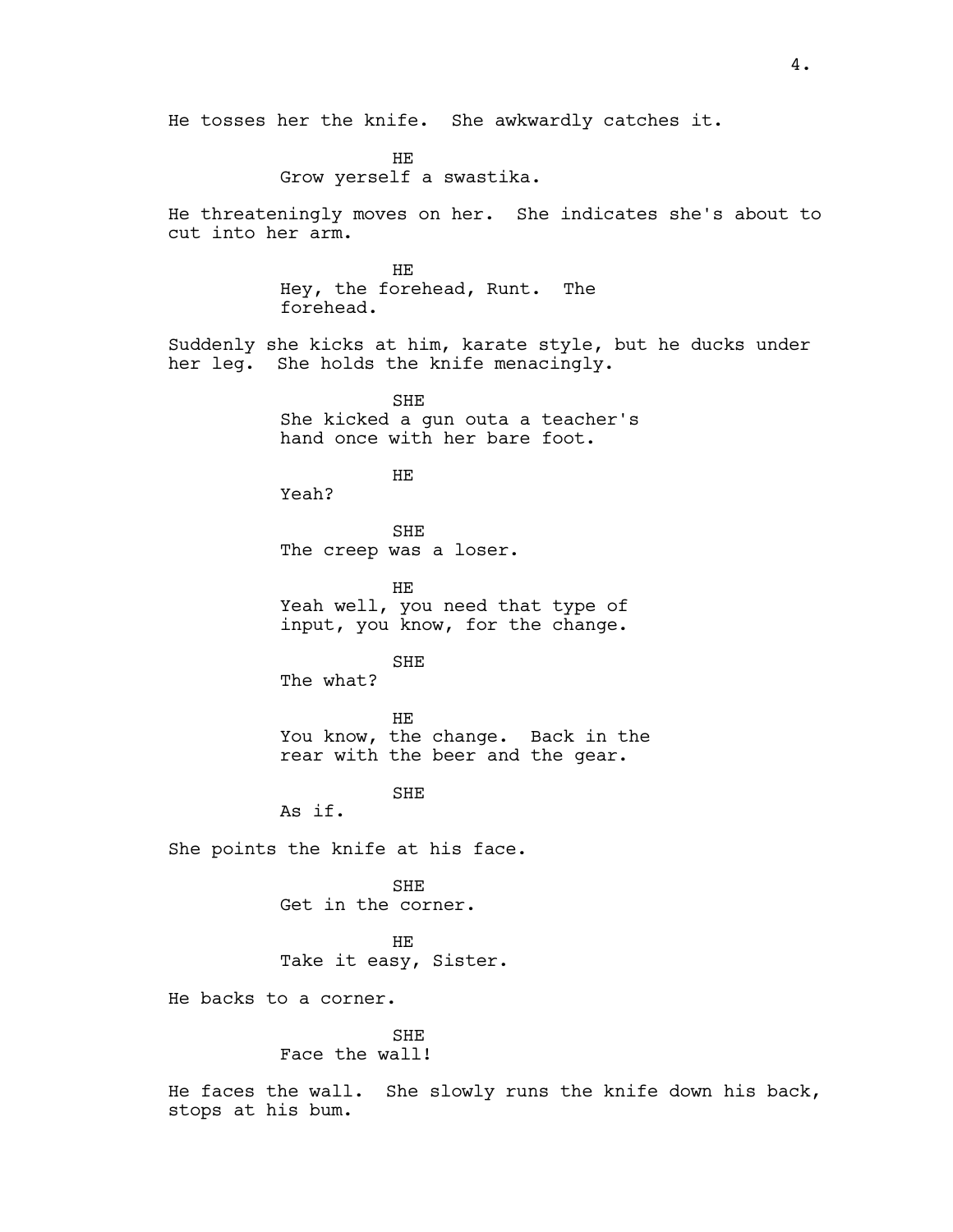HE I'm allergic to dust mites.

He turns.

SHE Face the fucken wall!

He does.

SHE I just turned up one morning with a green mohawk. Took then five weeks to suspend me.

She slams intensively. He remains facing the wall.

SHE How can you have a conversation with that hanging over you? I walked in as Leanne Johnson. 'Shave it off.' Out as Clit Erectus.

She turns the music off.

HE I'm like that without music.

SHE I was born without wisdom teeth. Tell me about the playground.

He turns eagerly.

HE We got this moron, see. They don't see us because they're hassling some fifth formers, wogs. Wack, wack.

He turns the music back on, dances violently.

HE Then the teachers arrive with their fucken pig-killers. Wack, wack.

He dances, slashing elbows back.

HE Blackboards, windows, kids, anything. Should've seen the doctor's bills.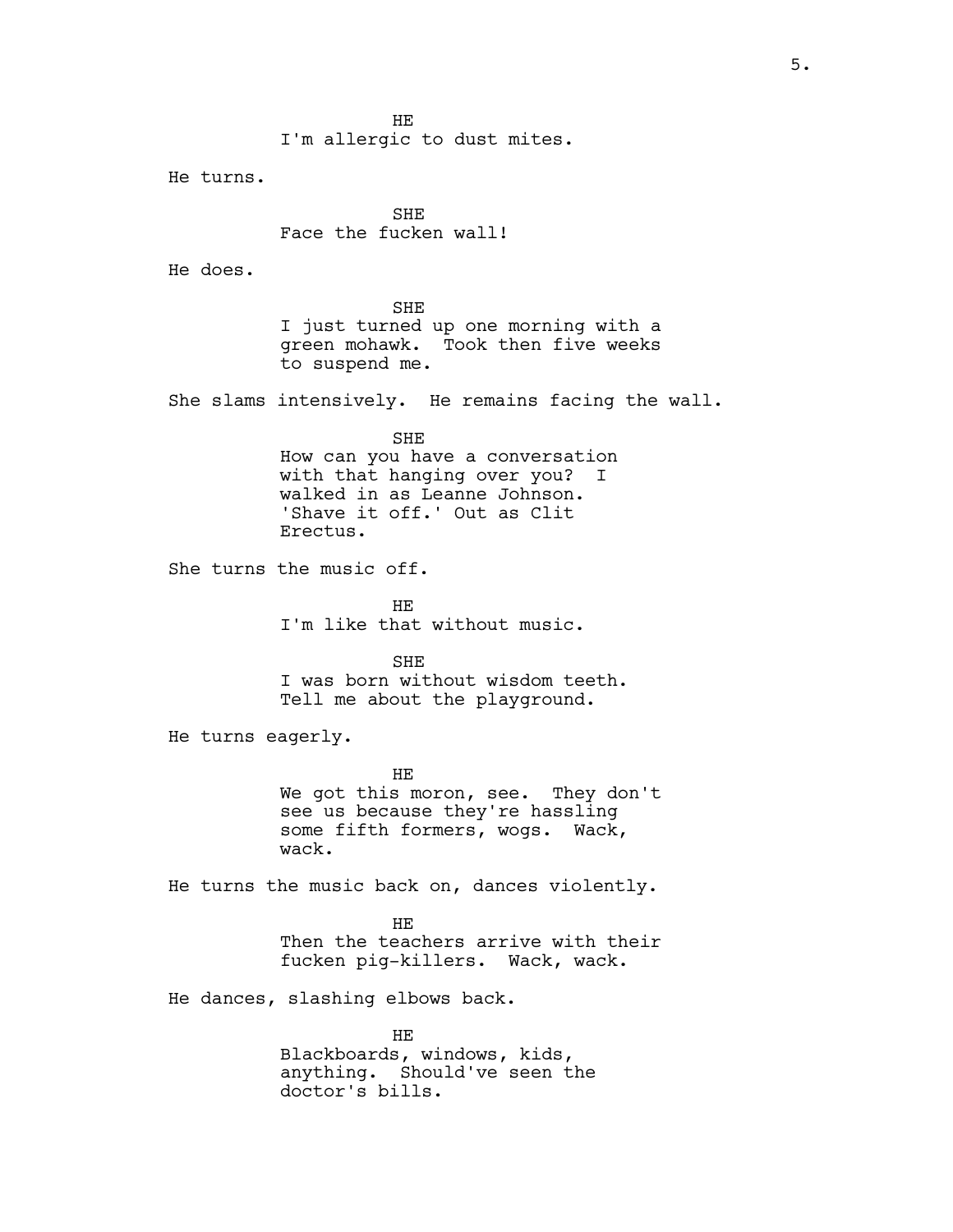She becomes a helicopter, spinning with s/fx. She jumps on the bench.

SHE (yelling) Come on, break it up! Find out how you're gonna get home and do it. Control. HE Control what? SHE Not yet. He stops dancing, turns the music off and glares at her. SHE (quietly) I remember reaching back. Shit, the last thing I thought was I'd get stabbed. HE That's part and parcel. Remember Olive Oil? She shakes her head. HE You just walked up and smashed her. SHE No, I don't. HE I was slamming on the table and the wackos run in with the mace and scaffolding. Everyone trying to get out and some prick in a GT comes straight through the fucken wall. 'Where's Olive Oil?' he says. Know what I'm thinking? SHE Home is where the heart is? HE Bloody oath. And all I'd ever done were shit things. A bit of hit-nrun or something.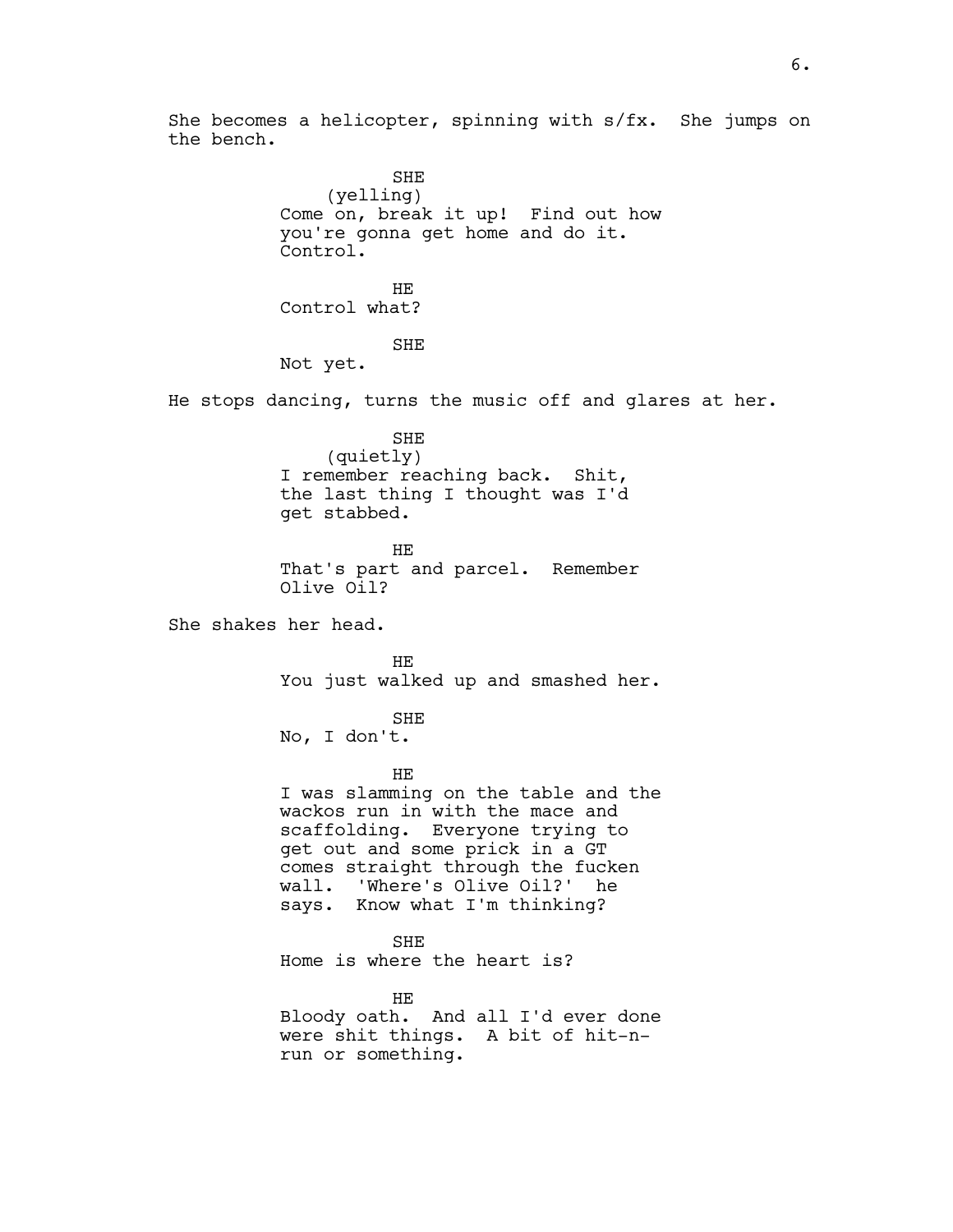SHE 'Here's two bucks,' the teacher said. HE Why? SHE Get yerself an earring. HE I got more important things to do, like forming a gang. SHE In between L for apple and Ough for zoo I was the class romance. Then he tried to get up me. HE Show me. SHE No. HE

Yes!

He suddenly snatches the knife from her and stabs it into the bench. He moves to her, lifting her onto the bench, pushes her shoulders down.

SHE Why are you doing this? HE Because you like it. SHE But I don't like it. HE You will. SHE I won't. I won't. HE Yes you will.

He puts his hand up her dress.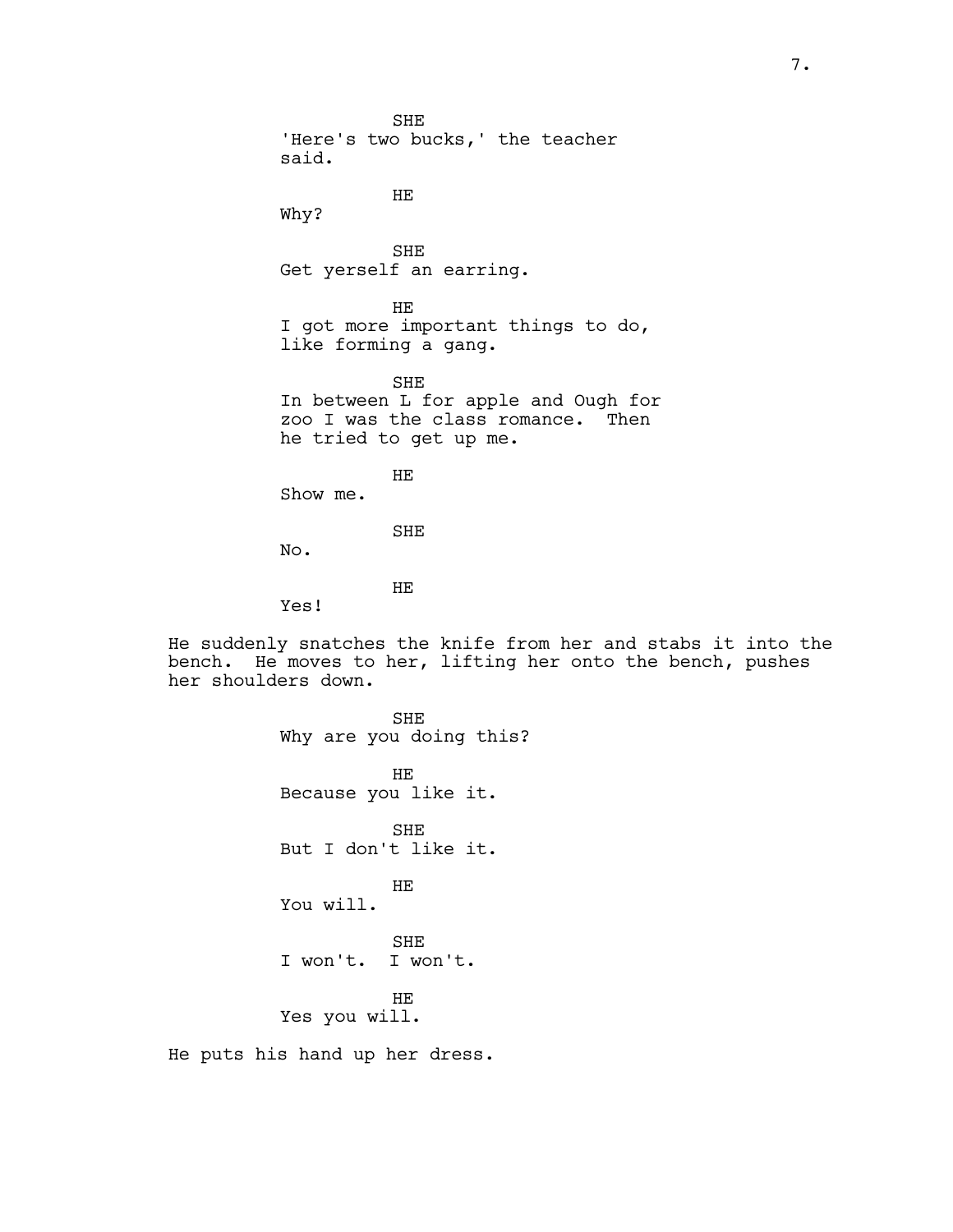SHE You don't have to do this! It hurts! HE That's natural. SHE I don't want to do it any more? She attempts to rise. He pushes her down. HE Don't you want to please Daddy? Hmmmmm? Well? You want Mummy to be proud of you don't you? Hmmmmm? She doesn't answer. HE Then it's obvious. You like it because you want to make Mummy happy. Don't you? Don't you? SHE No. He raises his hand to hit her. SHE Yes. Yes, I do. HE Good. See. SHE (whispering) Control, alt... HE Did you say it? Did you? Did you say it? SHE (whispering) No. HE Good. (pause) Then that's what I like. SHE Please don't make me.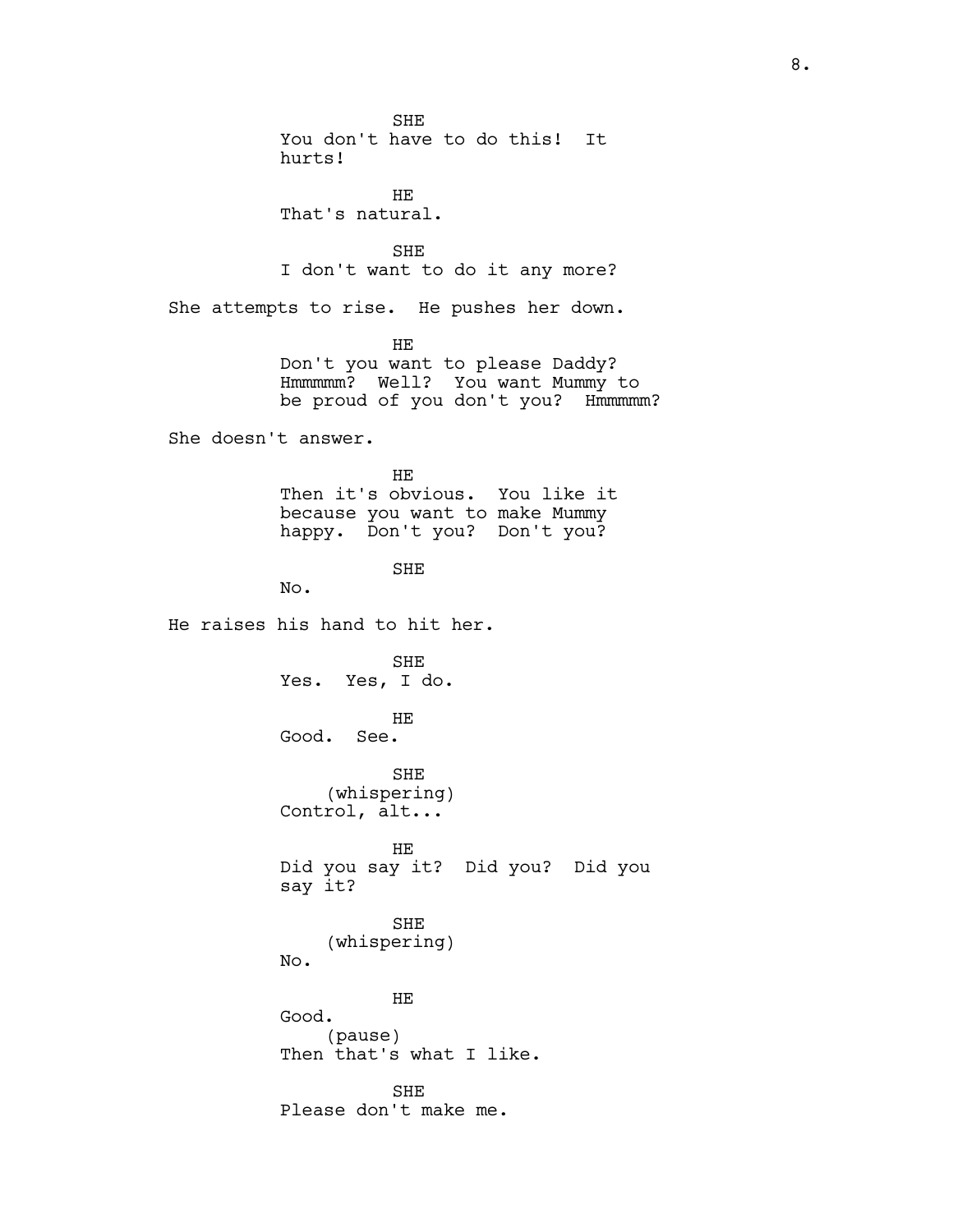HE I'm not making you, darling. Did you think I was making you? She doesn't answer. HE Did you? Don't you like it? SHE No. He rubs her groin. HE Not even when I do this? SHE Don't! HE You liked it before. SHE No I didn't. HE You did. SHE Please. HE Give me your hand. He grabs her hand. SHE I don't want to. She pulls her hand away. HE Don't you want me to be happy? Don't you? SHE (quietly) Yes. HE Leanne.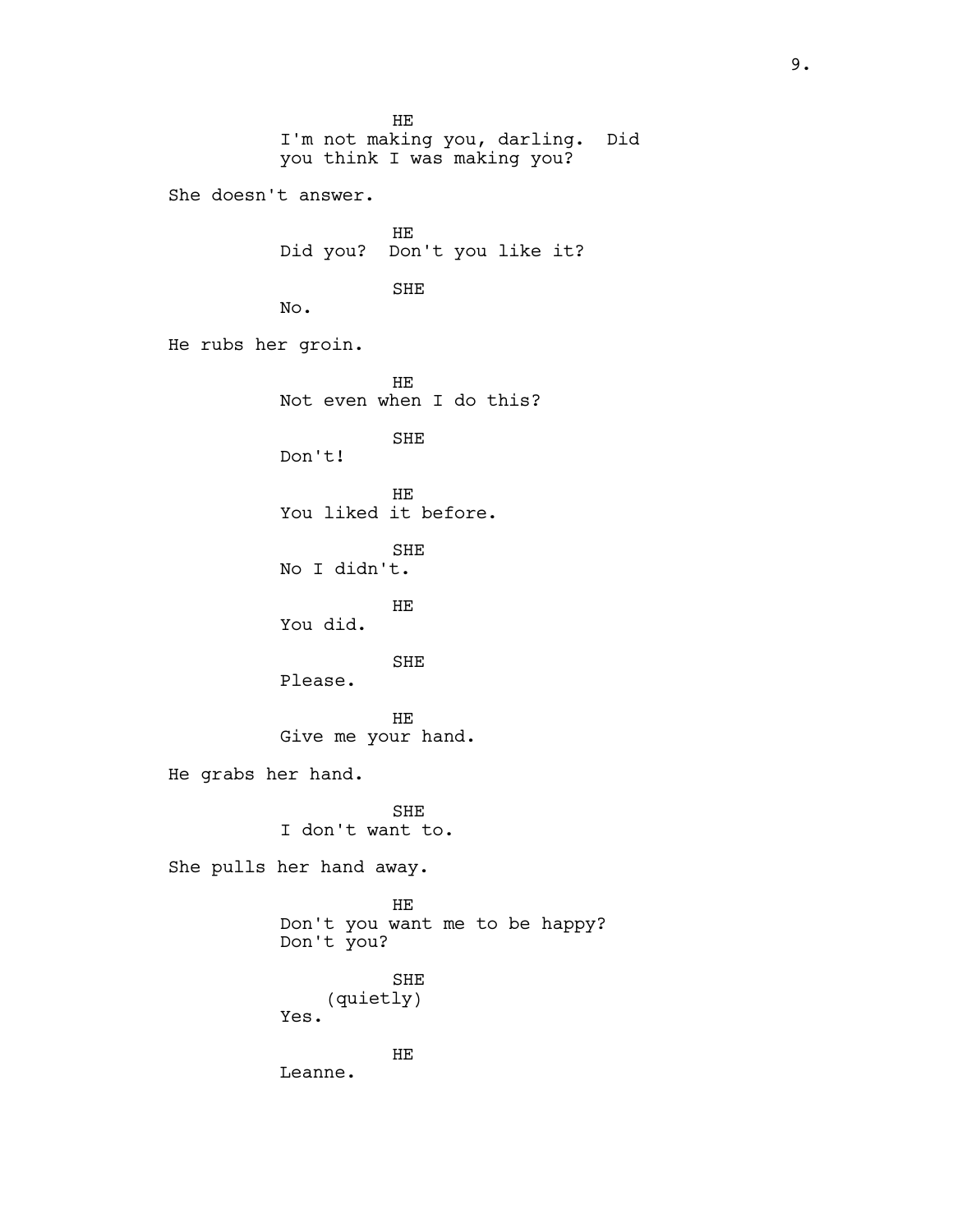SHE I'm not Leanne.

He grabs her hand, moving it over his crutch.

HE

That's better, isn't it? See, there's really no need to be unhappy, is there? Good. You understand this must be our little secret we keep together, don't you? Why are you crying? Now come on, why are you crying? Is it Miss Johnson again? Is it? She's like that sometimes. That's how she is with me. Have you ever mentioned anything to her? Hmmmmm?

He stands her up.

SHE

No.

HE Have you said anything to anybody?

SHE Course not.

HE Nothing to your mummy?

SHE

I promise.

HE Good, because she'd only get upset. You know what your mummy's like.

He moves behind her and without lifting her dress removes her briefs. [actor could wear two pair of briefs] Although she doesn't prevent him she anguishes.

> HE See, I told you you'd like it. SHE I don't. I don't. HE You'd rather I got angry and fight with mummy all the time?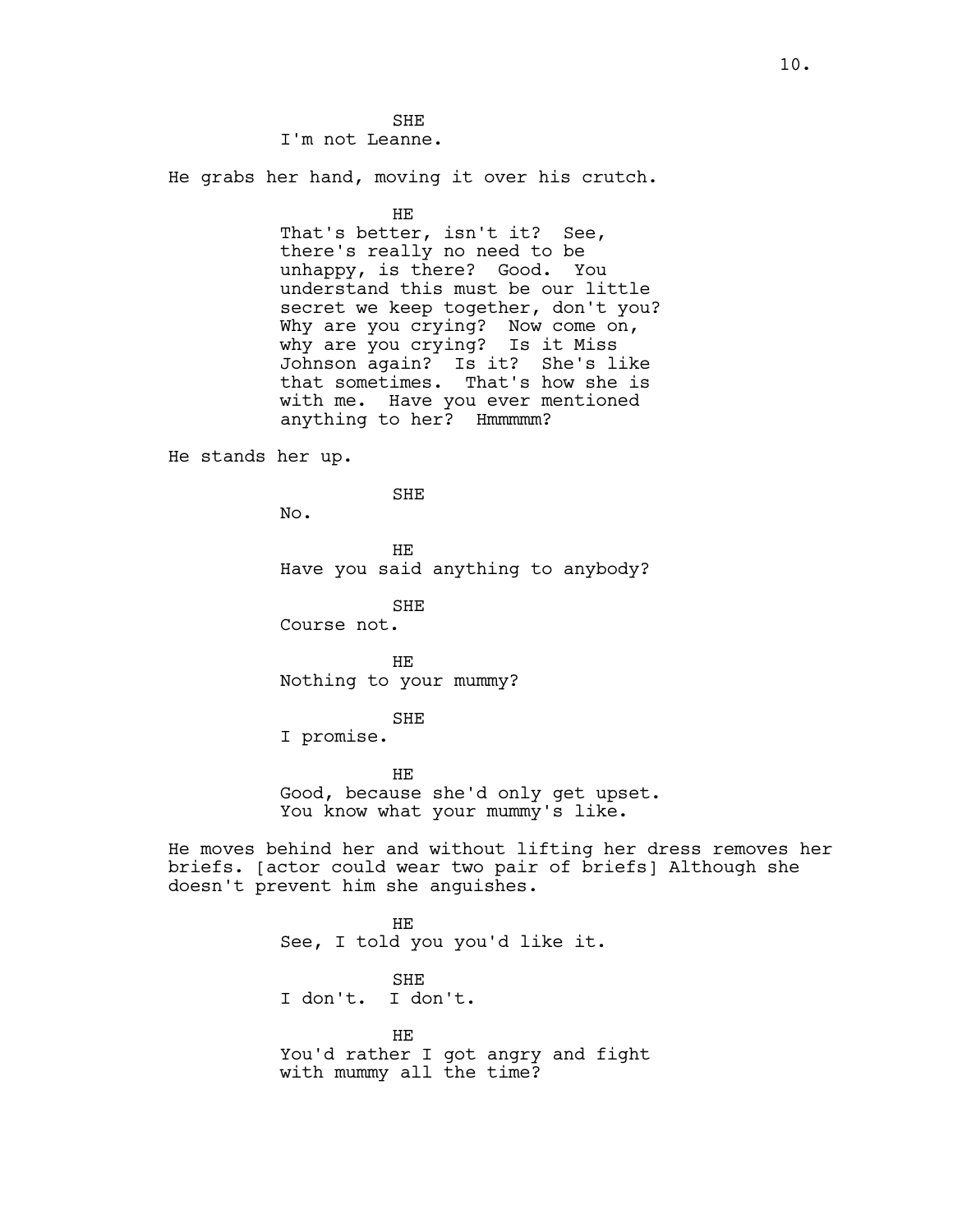SHE I hate it when you fight with mummy.

HE So do I, precious. So you don't want it to be your fault, do you?

SHE

No.

He pushes her down on the bench

HE Now close your eyes. That's a girl. Let me get my hands under here. That's better. Put your legs round mine. You'll like it. I wouldn't lie to my little girl.

She remains limp. He attempts to put her legs around his waist but she struggles violently and pushes him away. A police siren is heard. He collapses on the floor, head in his hands, crying. She sits up on the bench. The sound of the siren increases then fades.

> SHE (childlike) I know you don't like me. You couldn't if you did that. I keep forgetting that it's not real. Once, I asked you if you would kill me in a different way, like you would do with a little doll. (panic) I can't breathe. (struggling to breathe) Please kill me in a different way. We can go to the end of the lane where there's no rule against getting kicked in the face. There's rules for everything else.

HE (sobbing) I don't like Timothy.

SHE Everybody shouts Timothy, Timothy, Timothy, Timothy, Timothy...

He runs out. She's unaware he's left.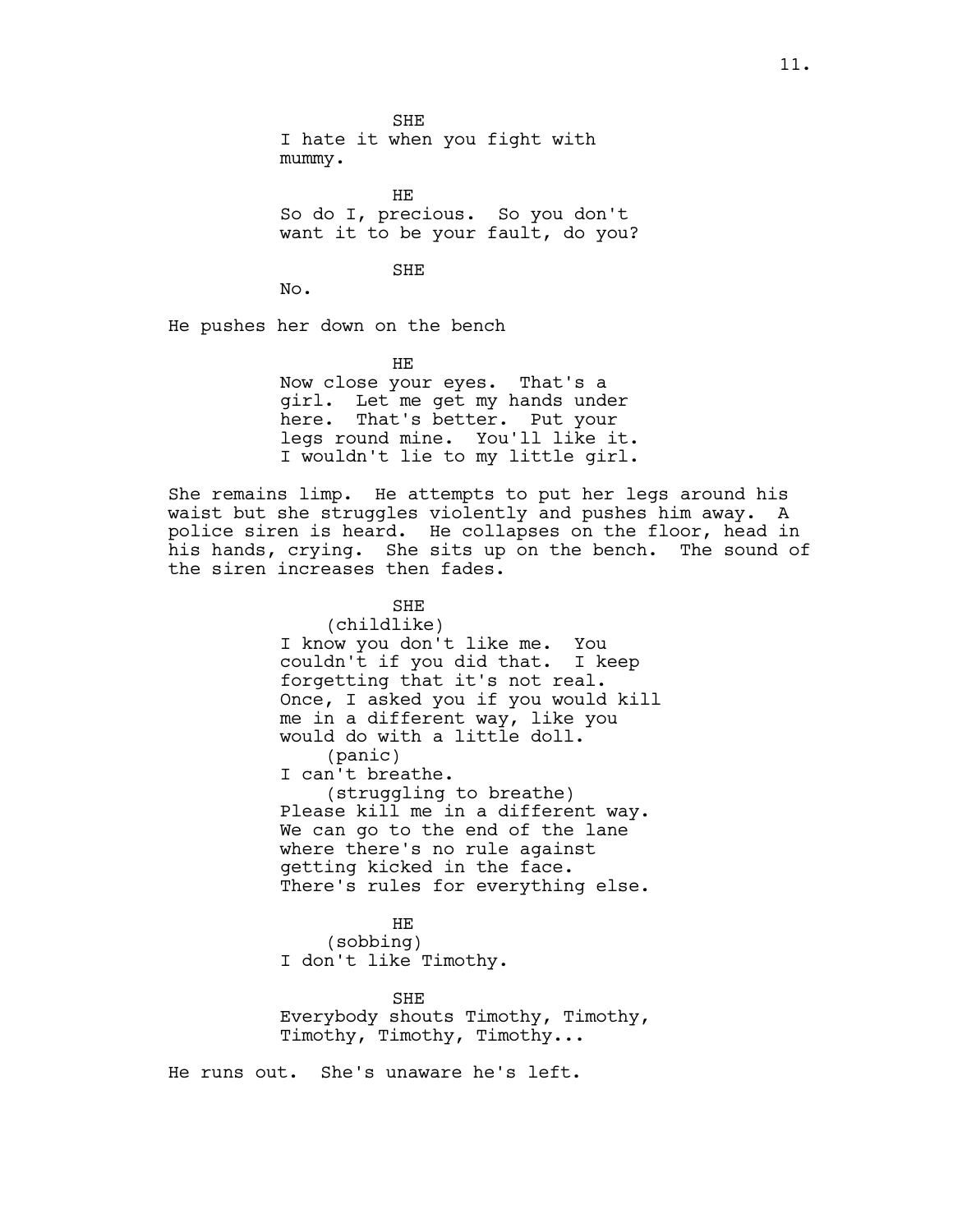SHE ...on and on. But I don't answer. If they found out I wanted to leave they'd shout, make me smoke the donkey. That's what happens. They make you run down the lane where the old dame lives then pounce. We won't talk about that ever again, will we? (turning) Will we? I'm going to say it. Control alt delete. (looking for him) Start again.

She drinks water and lights a cigarette, draws deep. She puts the techno music on and slowly dances, soothing herself.

A COP enters, stands in the doorway. It's obviously the same person but she only recognises the cop. She stops dancing as he approaches.

> **COP** You were told to vacate.

He looks at the briefs on the ground.

COP Doesn't matter what you're told, does it? Hmmmmmm?

She attempts to pick the briefs up but he grabs them and puts them in his pocket. He removes his gun then carefully checks the area as if looking for someone. He stops the music using the gun.

## COP

Name?

She doesn't answer. He tips the contents of her bag on the bench, and searches them with his gun. He picks up a transit concession form.

COP

Name?

SHE You've got my name.

COP I want a confirmation...Leanne. Address?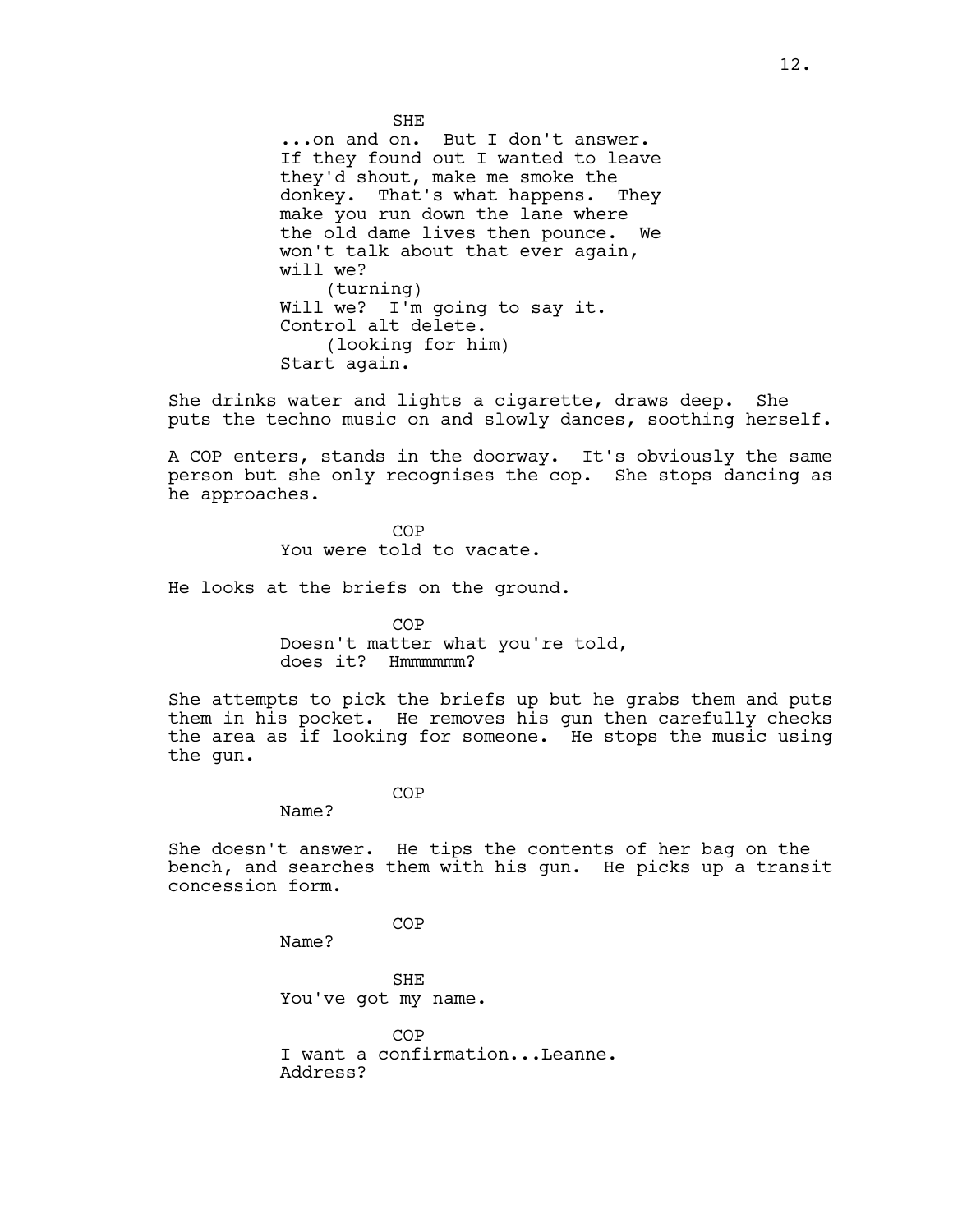He glares.

SHE I've got a piano lesson to get to.

He goes to slap her.

SHE

Do it!

He holds his hand back.

SHE G'on, do it! I dare you!

She pushes him hard in the chest. He doesn't respond.

SHE Predictable. Why are you doing this? Why? Eh? You've got no idea, have you?

He slowly walks round her, sneering.

COP You're not really in control. Before your time, Leanne, we used to hide in supermarkets, after school. (screaming) Hey you!

She closes her eyes. He waits till she opens them. He points his gun in her face. She contemplates running for the door.

> COP Bang! Bang! Bang!

Panic stricken she covers her face.

COP Gottcha. Hah, ha. Well that squad don't exist no more. Said we killed too many people in a minority position. That we were giving out too many capital punishments.

He returns to browsing through the contents of her bag.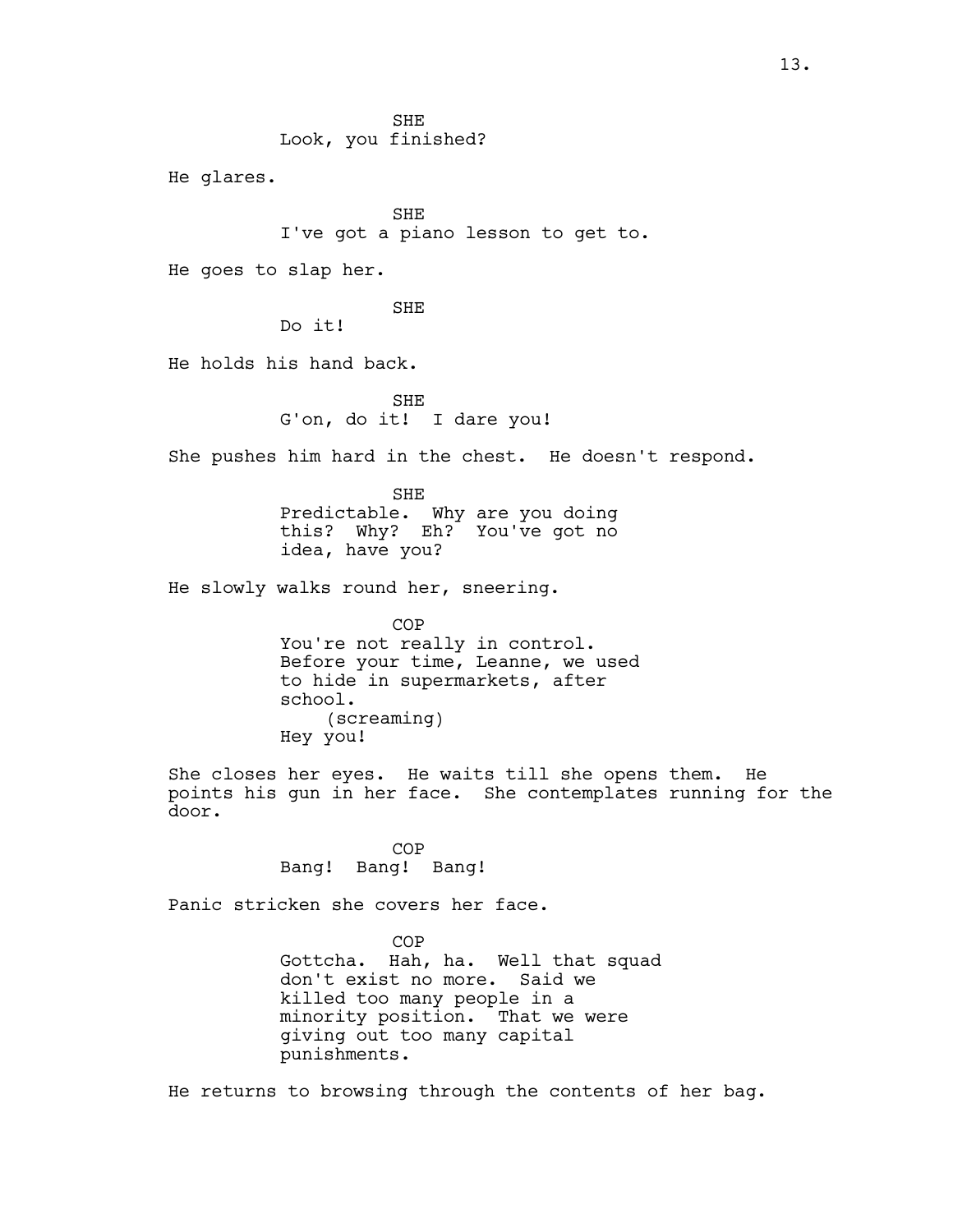COP

Well, how many supermarkets you know run by punks? Eh, Leanne? Don't they teach you anything at school? Turn around.

SHE

What?

COP I said turn around.

She refuses to move. He forcibly turns her and pat searches her. When he realises she's not wearing briefs his hands linger. She moves to avoid him but he knees the back of her knees forcing her to kneel.

> COP Down! Get down!

He forces her onto her stomach then spreads her arms into the crucifix position with his foot. He draws a chalk figure of her outline.

COP Hear that? SHE Hear what? HE That! SHE What? He moves his jaw from side to side. COP The click. Hear it? Clickity,<br>clickity. A well aimed brick. The clickity. A well aimed brick. worst time's when they get out of school. But don't you worry, Leanne, it's still early. She reacts as if she hears a noise outside. SHE What was that?

He checks the window.

COP

Get up.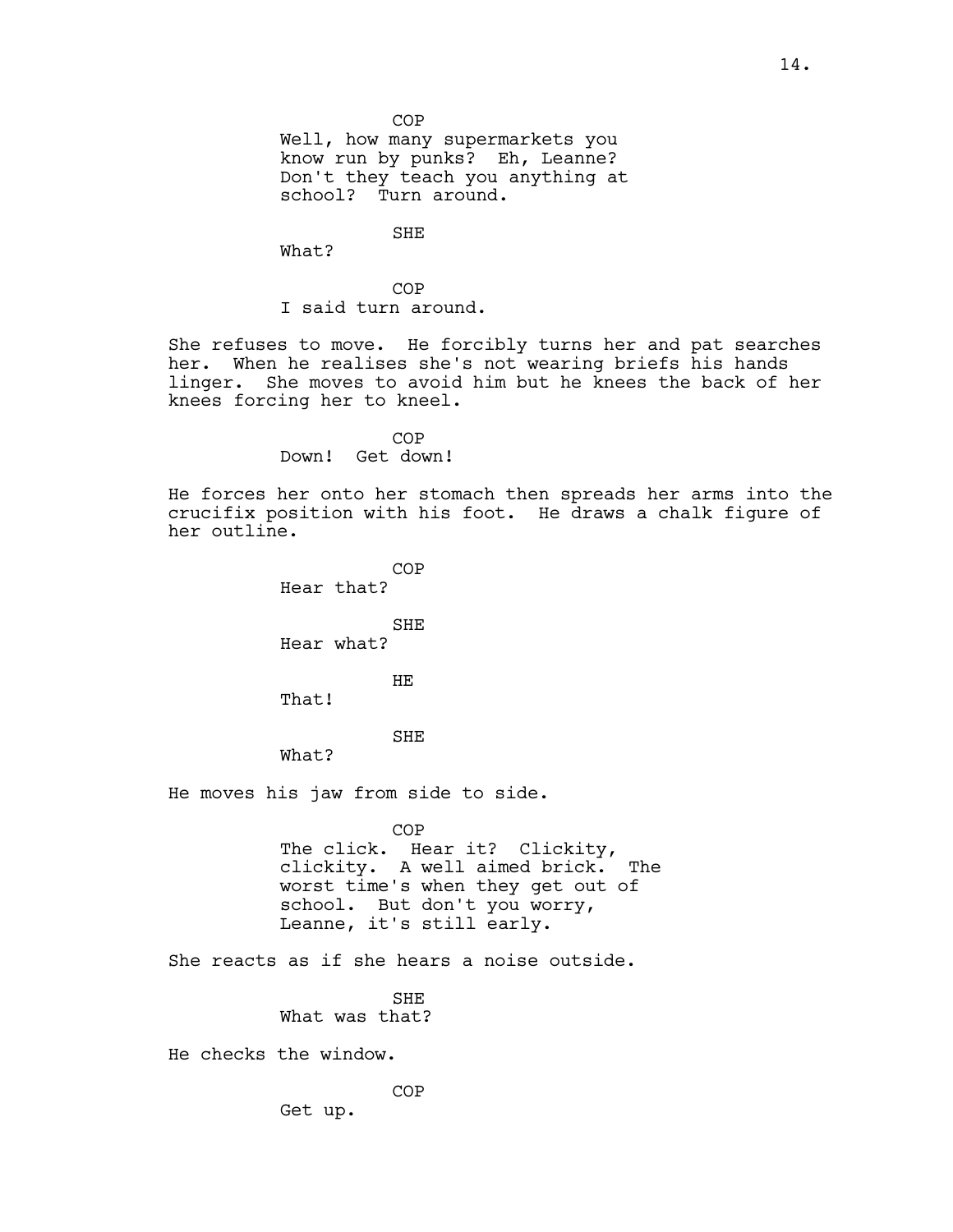She stands and brushes herself,

COP

Undress.

She contemplates before shaking her head. He grins.

SHE That's so clichéd.

COP Part of out training, Leanne, is what we call eyespin.

SHE I'm not doing it.

COP Means we can pick the brand without looking at the label.

He points the gun at her groin

COP

Bang! Smith and Wesson. We're trained to seek out the fruitcake. You know, the one who moves among the trends, shifting when the wrong people move in, the smart tassel. I can always pick the brand.

He rubs the gun up and down her groin. She doesn't react.

COP No Knickers, right?

He removes the briefs from his pocket and checks the brand name.

> COP Right, Target. They used to be a supermarket, you know.

She snatches the briefs, puts them in her bag along with the other items.

> SHE Praise a dead fish, g'on! You're so full of it, you people. None of you can read your own writing. Half people, pushing your own full egos onto everyone.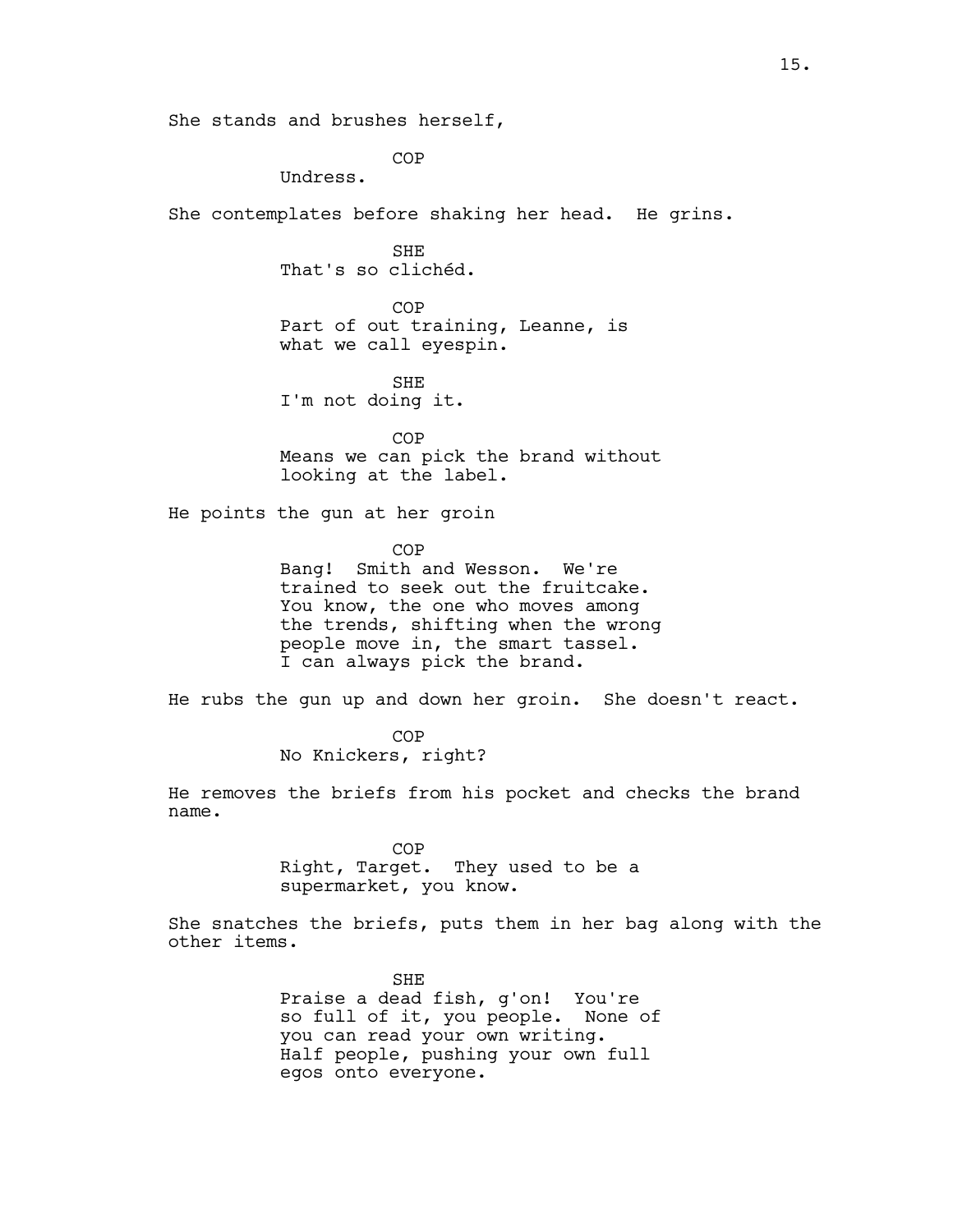16.

He stands in the chalk outline. COP Take this body, see. Now your average Joe, he might say it appears to be dead. You get my

**COP** How can I get this across?

drift? Hmmmmm?

She reacts to a sound outside. He listens carefully at the door before returning to the chalk outline.

> COP But as the great man once said, 'Consider it died when it was dead or it died when it was alive.' Hah, ha, ha. Now see what I'm getting at?

> > SHE

No.

COP You know what I want.

SHE No I don't. And if I did I still wouldn't do it. (mimicking) Understand? Hmmmmm? Hmmmmmm?

COP Okay, let me explain. If it died when it was dead, when it wasn't already dead, then it musta died twice, right? But that's a bit hard to swallow. Right?

He suddenly jumps into the doorway pointing the gun outside. Disappointed at finding no one he advances to her.

> COP On the other hand, if it died when it was alive, then that's something, to be both alive and dead at the same time. Now get my drift?

SHE

He runs his gun over her breasts.

No.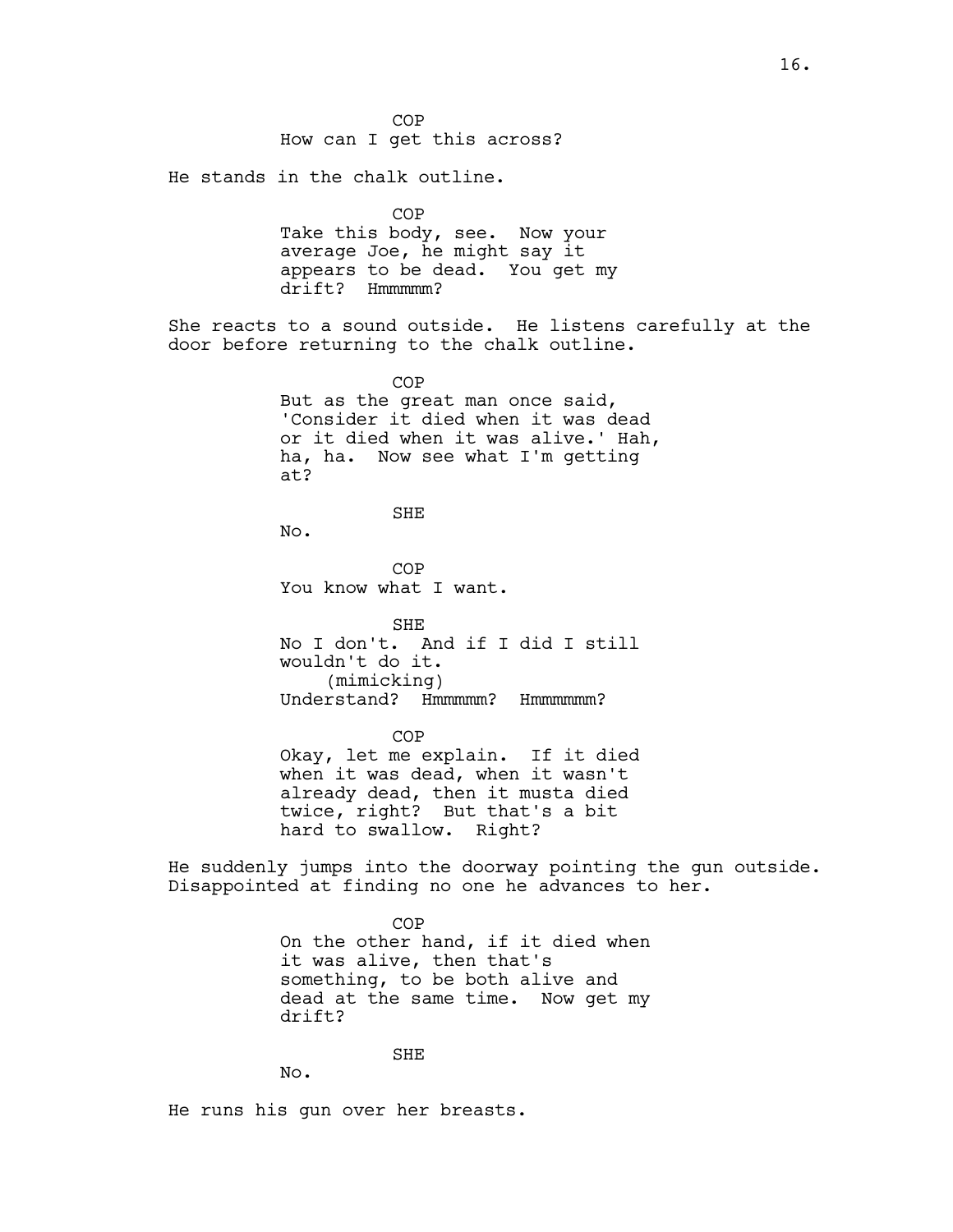COP Don't they give you the answers in advance? Oh, I get it, you've been away too often, haven't you? We're not just a passing fad, Leanne. We're not some advertisement for the Army Reserve. See. We don't get depressed with out lives, despite what the fucken teachers say. We get sacked for turning up late or taking a day off.

She backs. He advances.

COP What I'm saying, Leanne, is if you put the effort in you'll fucken

She doesn't answer.

COP Let me put it another way.

pass. Understand?

He angrily points his gun at the chalk outline.

COP Some people are just born to die.

He screams to someone outside.

COP Like that fucken Dago I saw here a minute ago! The fucken dago with the hair lip! (quietly to her) Get my drift?

SHE

No.

## HE

Okay. When they do die, who can fucken prove it? See? Certainly not Miss fucken Leanne Johnson who should be in school but who's decided to take a sickie because her fucken bio-rhythms are out of orbit.

He caresses the inside of her leg with the gun.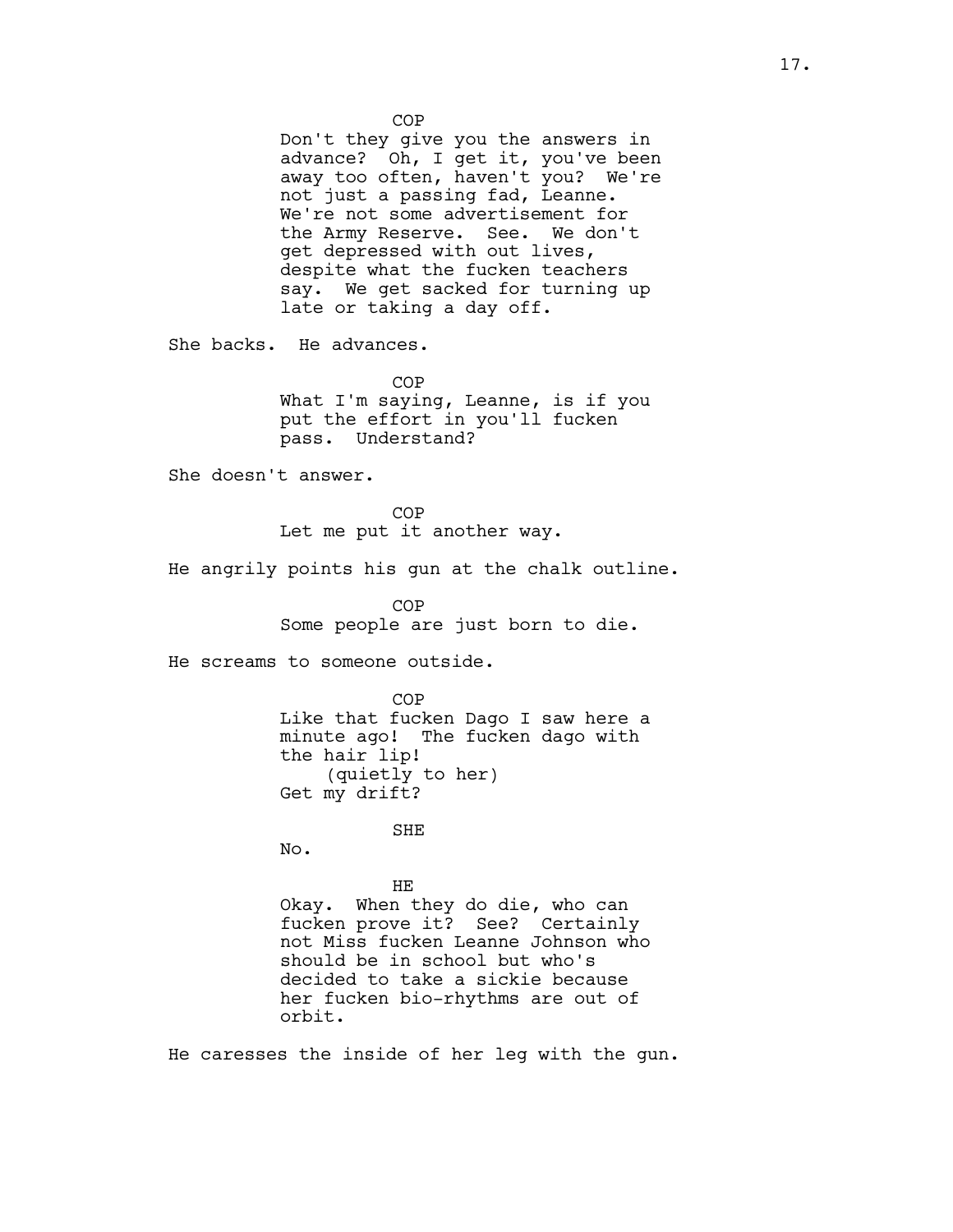COP Way I see it, Leanne, there's no need for me to fill out a report. Agree?

She nods.

HE

Good.

He motions for her to undress. She begins to undo her dress. He smiles and puts the gun away then unbuckles his belt. He turns sideways to her as he unbuttons his shirt.

COP

That way everything's in balance. The teachers get promotion, the wozzles and the shitheads are in the index under miscellaneous and the Dago gets taken off the missing person's list.

With one hand unbuttoning her dress she reaches back for the knife with her other hand. She carefully grabs the knife and advances towards him. There is a loud sound outside. He buckles his belt and draws his gun. She hides the knife behind her back. He looks at her.

> COP Don't loose your place in the queue.

He hurries outside. She grabs her bag and Diskman to leave. A violent struggle and scream can be heard outside. She waits apprehensively. Just as she is about to leave the man enters, disheveled. He blocks her exit.

> HE What's up?

She shakes her head.

SHE

I, um...

HE

What?

SHE

Nothing.

HE I'm not that shallow, you know. What's happened to the music?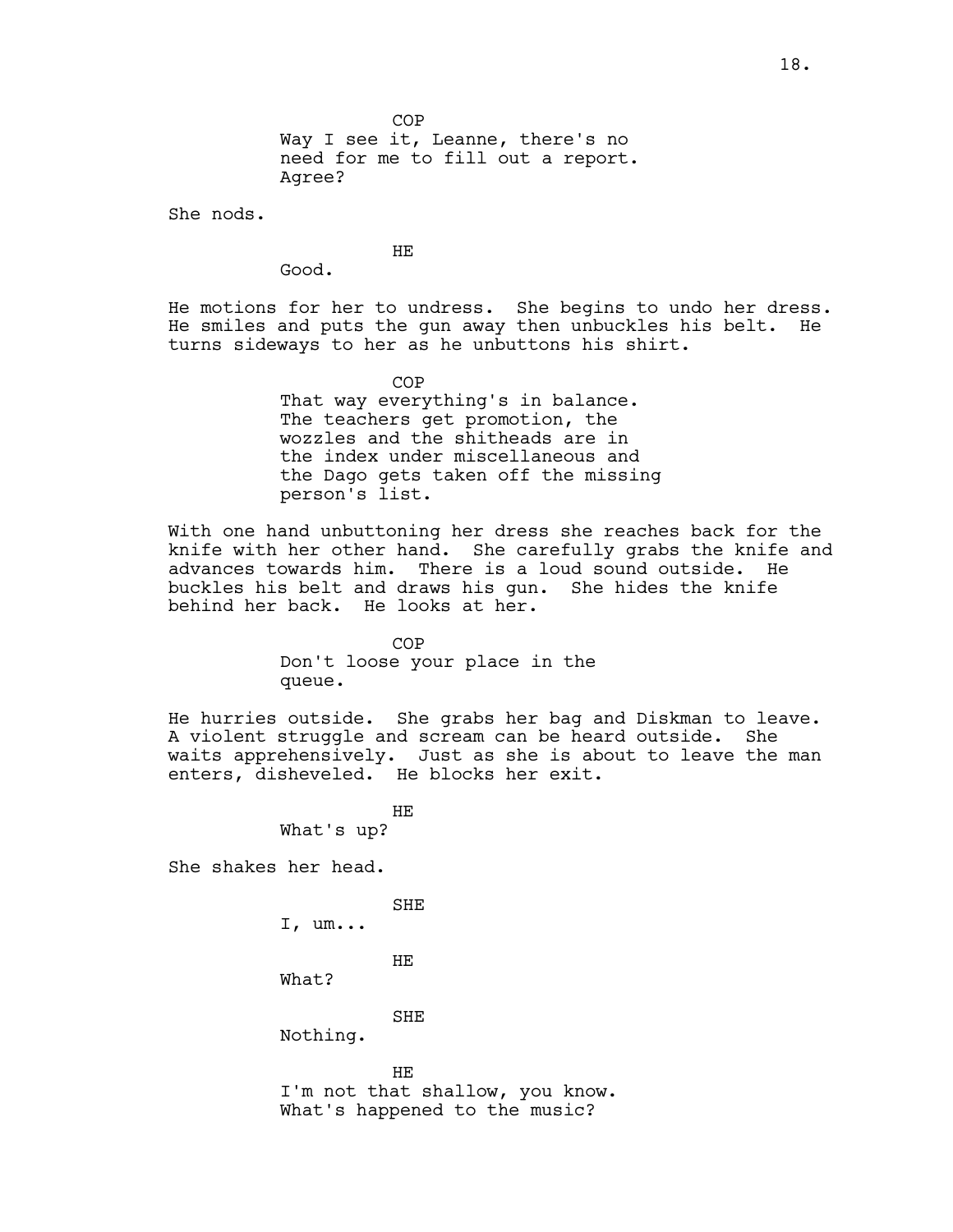The schoolbell rings.

SHE We should go.

She runs out. He emits loud animal wolf sounds. She reappears, shocked, stares at him.

## SHE

Shit!

HE What? Put the music on.

She puts the heavy metal CD in the Diskman and turns it on. He shanks to her.

> SHE What's going to happen?

> > HE

Did I tell you about this teacher I used to have? She holds this bottle up to the light. Only chick I knew who could piss in a bottle of beer at the footy. 'Life's just a bottle of piss,' she says. Why?' I ask. 'How'd I know?' she says. 'I'm not a fucken philosopher.'

SHE I'd like us to go now.

HE

Shush.

SHE Oh shit, this is stupid.

She turns to leave. He holds her by the shoulders I just want to be left in peace.

> HE Then we should like swisho into the bush or something. Then all this fucken shallowness....

She shakes her head.

HE You see, I haven't finished yet. There's things I've gotta do. Places to go to.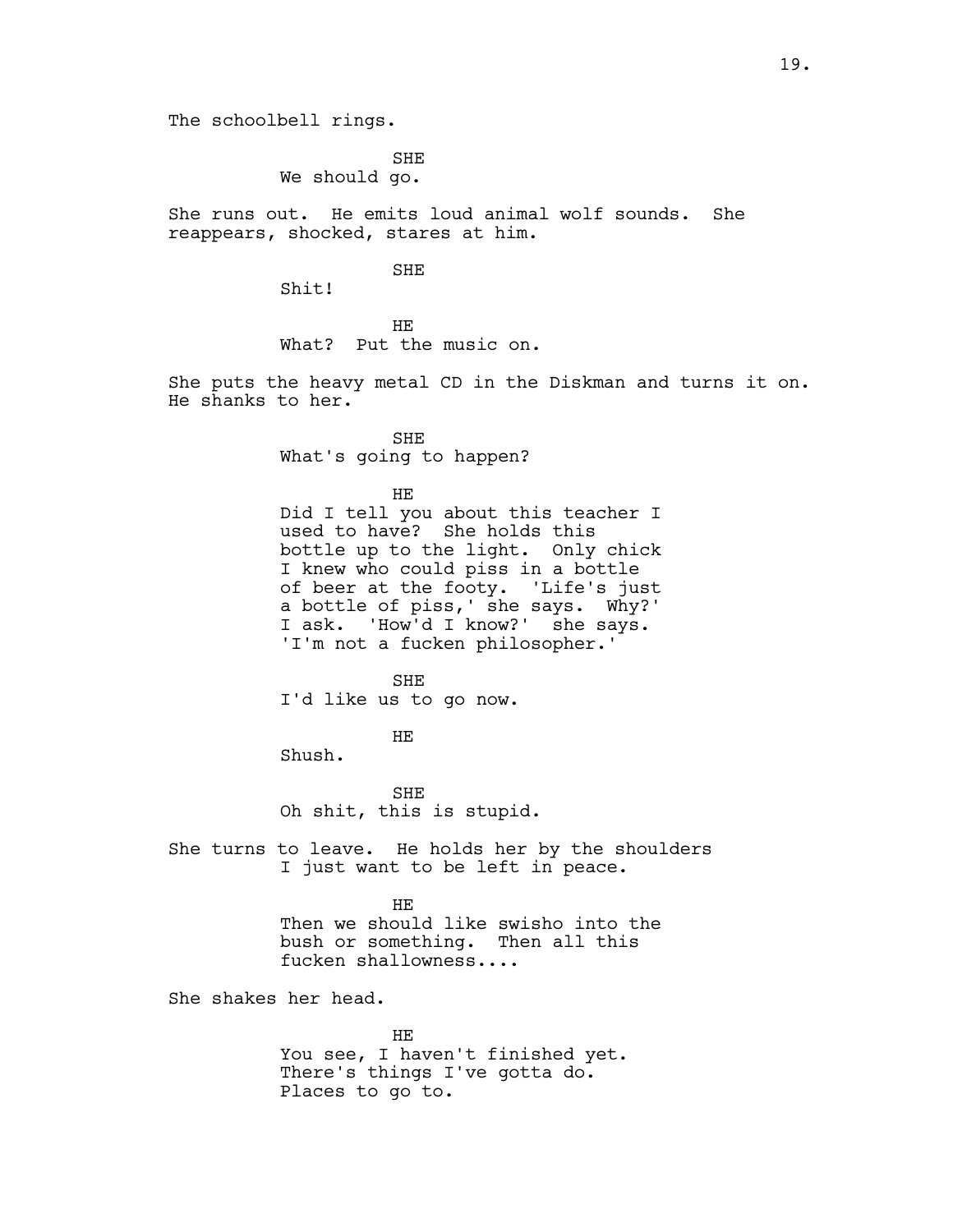Do you ever listen to the music? To what they're saying? SHE What for? HE I reckon if you listen, if you turn the sound down and just listen, then, then you'll know everything. He stands behind her. HE You ever tried to kill an ant by burying it? SHE Why did you go and do that? HE Well, you see, Clint, he reckons you raise the stakes by killing someone close to the Principal. He checks the window. HE That bastard, he always seems to be at the end of the lane. She surreptitiously takes the knife from her bag. HE They can't get in without a warrant, can they? You know, we're really just a metaphor for what happened at Pearl Bay. Someone takes over and it's stuff everyone else, I'm alright, mate. See that's bio diversity, isn't it? Life within death? Since when can you get an earring for two bucks? He turns. She hides the knife. HE We'll find a house to squat in SHE I don't see how it could work.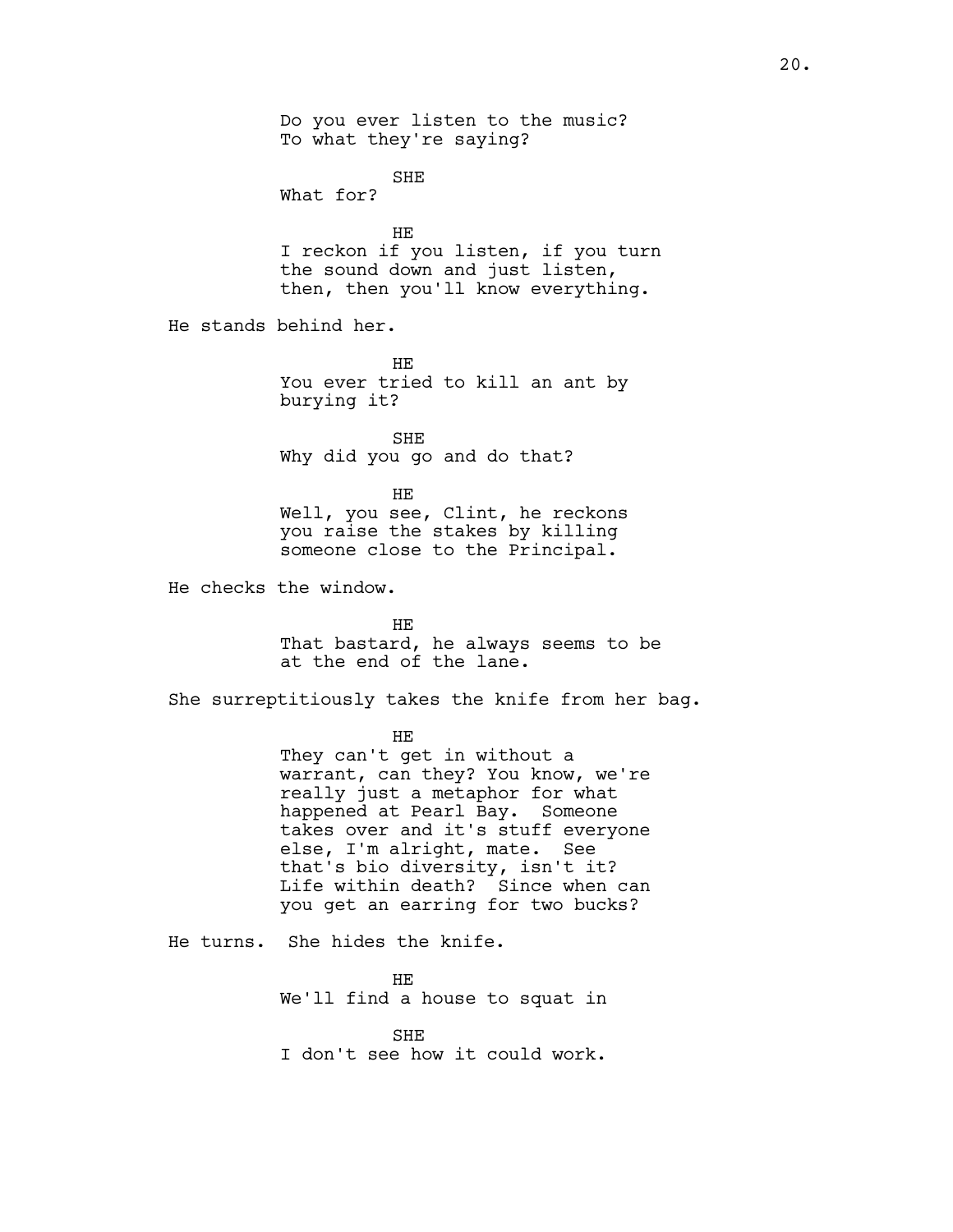HE Why not? Look at all the people out there. They've all got their funken hands in the air. We could cross highways. Forget your oldies. They've too busy rounding up strays, anyway. My oldies pissed off years ago. SHE I understand that. HE Fucked if I'm paying their fare back. Wonder what time it is? I could teach you bass guitar. SHE I just wanta sleep in. HE Same here. Think I'm getting a toothache. It's not hard to work out life, is it? Like who sells you the tickets? Eh? It's a

fucken machine, isn't it? I could get a job.

SHE At Safeway or something?

HE I'm a no Frills man.

He throws quick punches.

HE In quick, out clean. Leave the smartarse stuff to Bruce Lee.

He shanks to her.

HE

Come on.

He grabs her arm. She pulls away. A school bell sounds. He howls like a wolf.

> HE School's out.

She wipes her eyes.